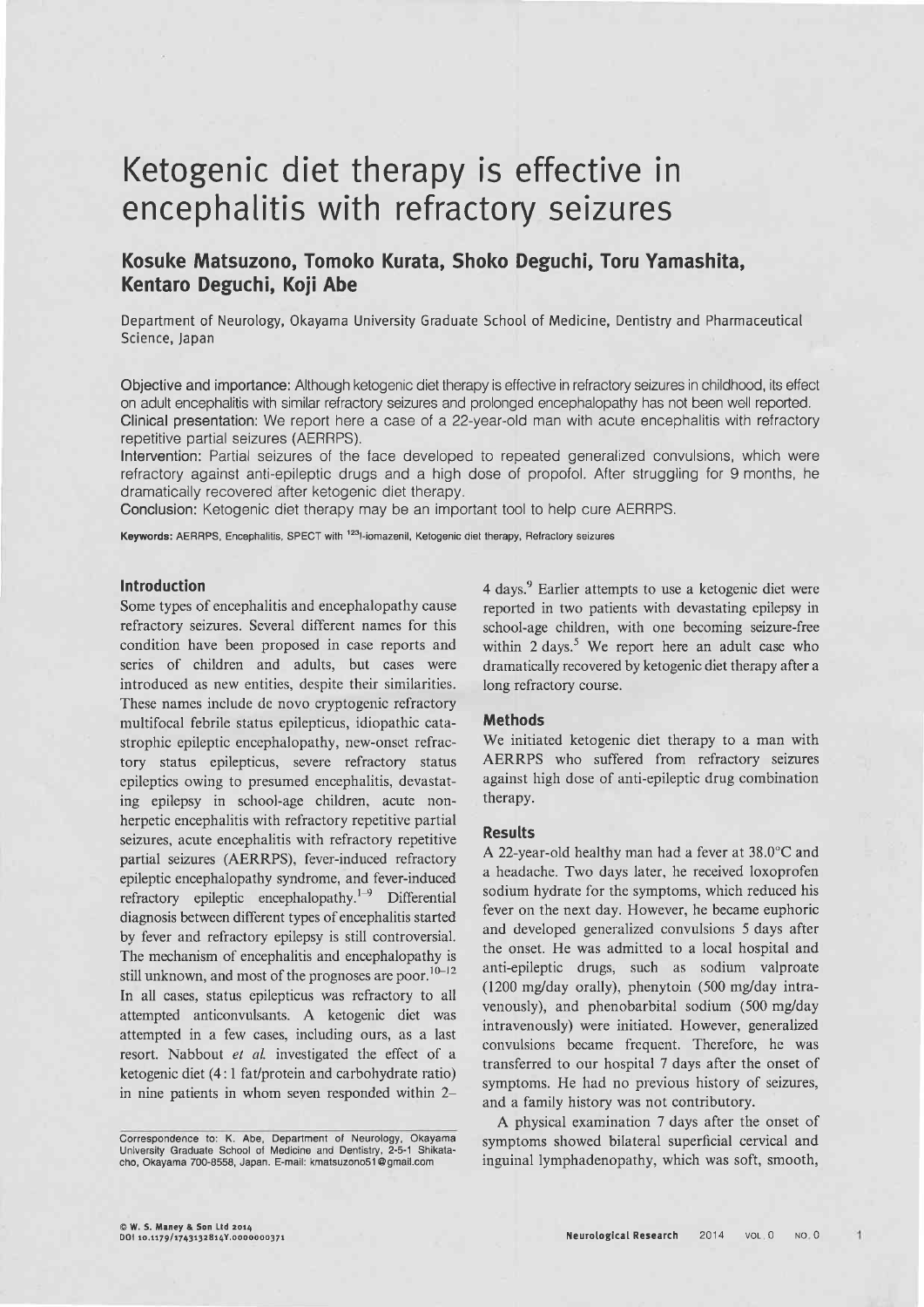#### Matsuzono et al. Ketogenic diet therapy



Figure 1 (A) EEG on day 12 showing bursts of epileptic discharges with a slow delta wave with ictal remissions, under antiepileptic drugs of sodium valproate (1200 mg/day) and levetIracetam (2000 mg/day). (B) Non-convulsive status epilepticus continued under propofol (5 mg/kg/h) and mechanical ventilation on day 16. (C) Non-convulsive status epilepticus continued on day 148 before ketogenic diet therapy. (D) Epileptic discharge disappeared 25 days after ketogenic diet therapy on day 180.

and the size of a soy bean. His consciousness was stupor with a Glasgow coma scale score of 10 (E3V2M5). His extremities were flaccid and he had hyporeflexia without a pathological reflex. Nuchal rigidity or Kernig sign was not apparent. Laboratory examination showed elevated levels of C-reactive protein (1.61 mg/dl), creatine kinase (24,650 IU/ml), myoglobin (4290 ng/ml), and L-aspartate aminotransferase (200 IU/l). Bilateral superficial cervical and inguinal lymph nodes became normal in size and the levels of creatine kinase, myoglobin, and Laspartate aminotransferase returned to the normal range after 16 days. Kidney function, blood sugar, vitamins, soluble interleukin-2 receptor, and plasma ammonia levels were otherwise normal. Serum antibodies against herpes simplex virus, cytomegalovirus, Epstein-Barr virus, M. pneumoniae, and Japanese encephalitis virus were negative. Autoantibodies, such as antinuclear antibodies, rheumatoid factor, anti-Sm, anti-SS-A, anti-SS-B, and anti-cardiolipin, were also negative. Free triiodothyronine and thyroxine levels were decreased to 0.58 pg/ml and 0.31 ng/dl, respectively,

129 days after the onset of symptoms, even though he received 175 µg/day dried thyroid. Thyroid-stimulating hormone was increased to 89.32 µU/ml, although antibodies to the thyroid, such as antithyroglobulin antibody, were normal. Blood gas analysis showed normal values at the awake supine position. A chest Xray and electrocardiogram were normal. An electroencephalogram (EEG) showed bursts of epileptiform discharges replaced by a slow delta wave with ictal remissions (Fig. 1A). Magnetic resonance imaging (MRI) of the early clinical phase (day 9) was unremarkable (Fig. 2A and D). Single photon emission computed tomography (SPECT) with <sup>99m</sup>Tcethylcysteinate dimer (<sup>99m</sup>Tc-ECD) showed a decrease in right anterior cerebrocortical and left cerebellocortical blood flow (Fig. 2G). SPECT with <sup>123</sup>I-iomazenil showed a decrease in <sup>123</sup>I-iomazenil uptake in the right temporal and parietal lobe on day 12 (Fig. 2H).

A lumbar puncture on the first hospital day showed a slightly elevated cell count (9/µl; monocytes: 100%), protein (42 mg/dl), sugar (79 mg/dl), lactic acid (14.6 mg/dl), and pyruvic acid (1.0 mg/dl).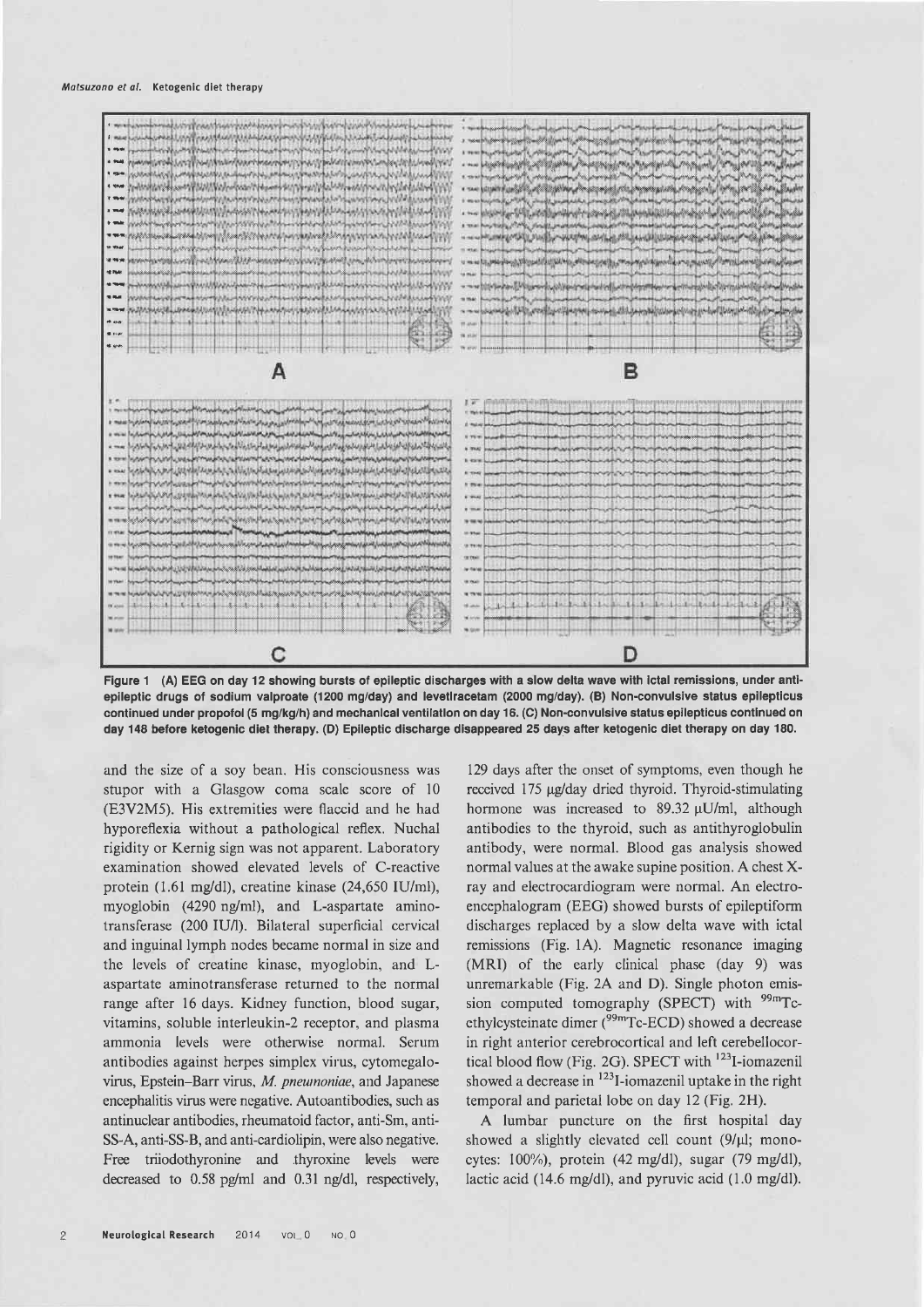Matsuzono et al. Ketogenic diet therapy



Figure 2 Axial diffusion-weighted (DW) images at 9 (A), 72 (B), and 271 (C) days of onset. Axial fluid attenuated inversion recovery (FLAIR) MR images at 9 (D), 72 (E), and 271 (F) days of onset. Note that there are no remarkable findings in (A) and (D), but high signal intensity is present in the cortex of bilateral anterior, temporal, and parietal lobes in DW (B) and FLAIR (E) images at 72 days (arrowheads). MRI abnormalities disappeared at 271 days of onset (C, F) 116 days after initiating ketogenic therapy. (G)<sup>99m</sup>Tc-ECD SPECT showing a decrease in right anterior cerebrocortical and left cerebellocortical blood flow in eZIS analysis at 10 days of onset. (H) SPECT with <sup>123</sup>I-iomazenil showing a decrease in <sup>123</sup>I-iomazenil uptake in the right temporal and parietal lobes at 12 days of onset (arrows).

Oligoclonal banding or myelin basic protein in the polymerase chain reaction of the herpes simplex virus cerebrospinal fluid (CSF) was negative. Bacterial and in the CSF was negative. The interleukin-6 level in the

viral cultures of the CSF were negative. Real-time CSF was 80.4 pg/ml. Cytodiagnosis of CSF cells was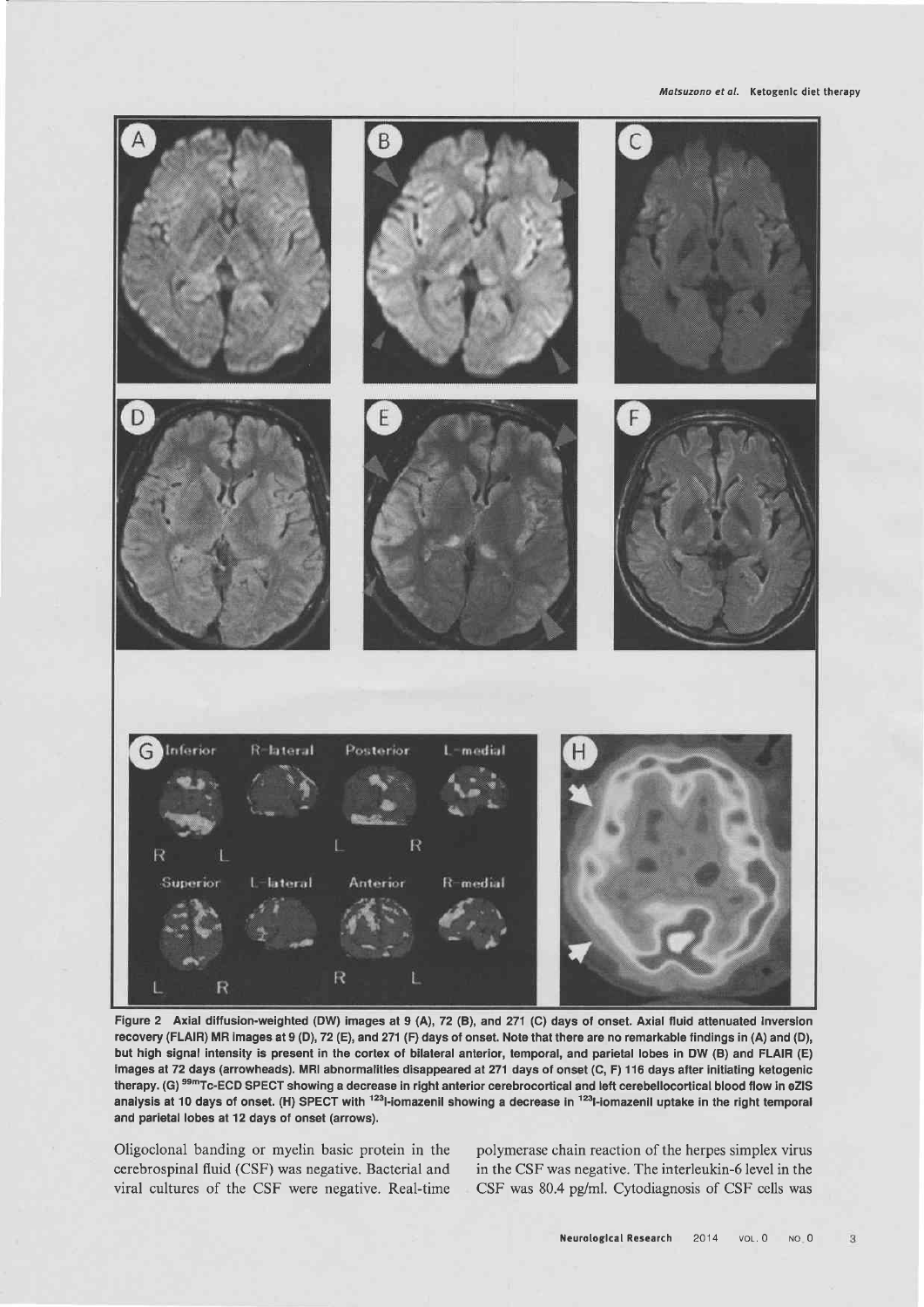

Figure 3 Summary of the clinical course of the case.

class II. The histocompatibility locus antigen haplotypes were A2, A11, B39, and B54. Anti-GluRepsilon2 and delta2 antibodies were negative in the serum and CSF. Serum anti-NH2 terminal of alpha-enolase antibody, anti-ganglioside antibodies, and voltagegated potassium channel antibodies were negative. Enteroviral cultures from the throat and stool were negative. A muscle biopsy of the left vastus medialis was performed only to show disuse atrophy on day 115.

Although the reason for the seizures was uncertain, we induced propofol up to 5 mg/kg/h under mechanical ventilation to achieve complete control of seizure activity on days 13-18. However, non-convulsive status epilepticus continued and we could not control the seizures by propofol (Fig. 1B). Partial seizures from the face developed into repeated generalized convulsions and these were refractory against antiepileptic drugs. Therefore, we diagnosed this patient with AERRPS, and thiopental sodium was initiated up to 5 mg/kg/h from day 19, which allowed burst suppression to appear from day 20. However, secession of thiopental sodium was difficult because the generalized convulsions appeared when the thiopental sodium was withdrawn. Anti-epileptic drugs, such as sodium valproate (1200 mg/day), phenytoin (300 mg/ day), carbamazepine (200 mg/day), phenobarbital (240 mg/day), levetiracetam (2000 mg/day), and topiramate (600 mg/day) were used as combination therapy. We had to stop giving carbamazepine because of a rash as a side effect. Although blood levels of antiepileptic drugs were sufficiently elevated  $(74.0 \mu g/ml \text{ of }$ sodium valproate, 20.9 μg/ml of phenytoin, 26.9 μg/ml of phenobarbital, and 13.3 µg/ml of topiramate), they could not suppress the generalized convulsions.

Methylprednisolone pulse therapy (1000 mg/day) was performed seven times at days 6, 13, 20, 27, 90, 136, and 143, but there was no effect. Moreover, signal abnormalities on diffusion weighted images of MRI became evident in cortices of bilateral anterior, temporal, and parietal lobes 72 days after the onset of symptoms (Fig. 2D and E). Bilateral femoral vein thrombosis as a side effect of chronic use of thiopental sodium was detected by contrast computed tomography on day 134. We did not perform intravenous immunoglobulin therapy because of thrombotic tendency and expected that it would be difficult to continue thiopental sodium because of side effects. We decided to initiate ketogenic diet therapy from 155 days after the onset of symptoms (Fig. 3). Epileptic discharge then disappeared on the EEG 180 days after the onset of symptoms (Fig. 1C and D), and generalized convulsions also disappeared without thiopental sodium 202 days after the onset of symptoms. With continuation of ketogenic diet therapy, the patient dramatically recovered and became able to speak his name 260 days after the onset of symptoms. His cognitive function continued to improve and a mini-mental state examination score was elevated to 17/30 and the frontal assessment battery value was elevated to 8/18 282 days after the onset of symptoms. Although several anti-epileptic drugs were gradually decreased, seizures did not recur. Signal abnormalities of MRI disappeared 271 days after the onset of symptoms (Fig. 2C and F). He was transferred to another hospital for rehabilitation 310 days after the onset of symptoms and planned to go home.

### **Discussion**

We experienced a patient who suffered refractory seizures against anti-epileptic drugs without thiopen-